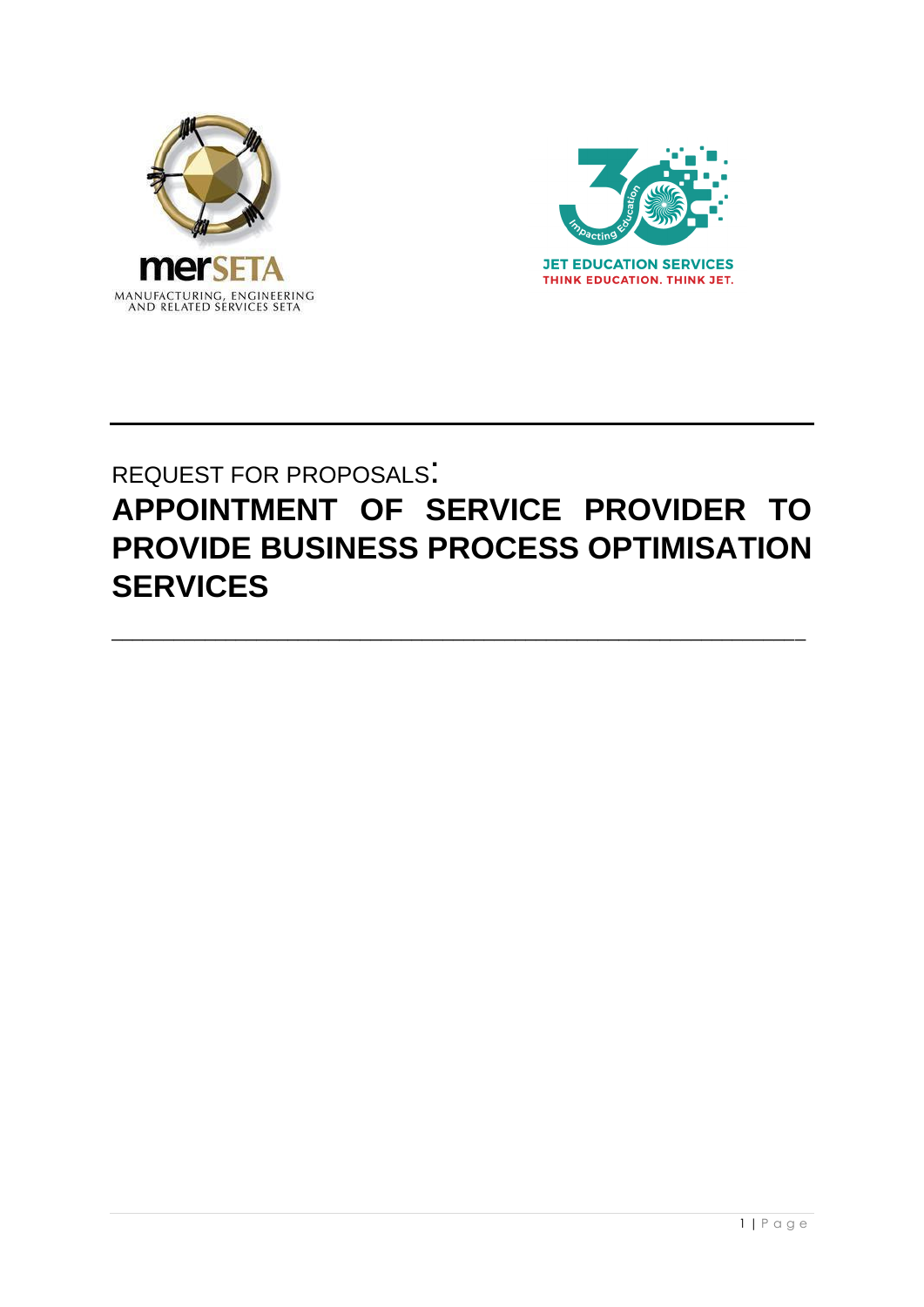### **1. ACRONYMS**

| <b>ICT</b>    | Information, Communication and Technology                           |
|---------------|---------------------------------------------------------------------|
| <b>AD</b>     | <b>Active Directory</b>                                             |
| <b>SOD</b>    | Segregation of Duties                                               |
| <b>RMS</b>    | Record Management System                                            |
| <b>NARS</b>   | National Archives and Records Services                              |
| <b>PDF</b>    | Portable Document Format                                            |
| merSETA       | Manufacturing Engineering and Related Services Sector Education and |
|               | Training Authority                                                  |
| <b>B-BBEE</b> | <b>Broad-based Black Economic Empowerment</b>                       |
| <b>FTP</b>    | <b>File Transfer Protocol</b>                                       |
| <b>CIPC</b>   | Companies and Intellectual Property Commission                      |
| <b>EDRMS</b>  | Electronic Document and Records Management System                   |
| <b>ToR</b>    | Terms of Reference                                                  |
| QMS           | <b>Quality Management Systems</b>                                   |
| SQL           | <b>Structured Query Language</b>                                    |
| <b>POPI</b>   | Protection of Personal Information Act                              |
| <b>BPMN</b>   |                                                                     |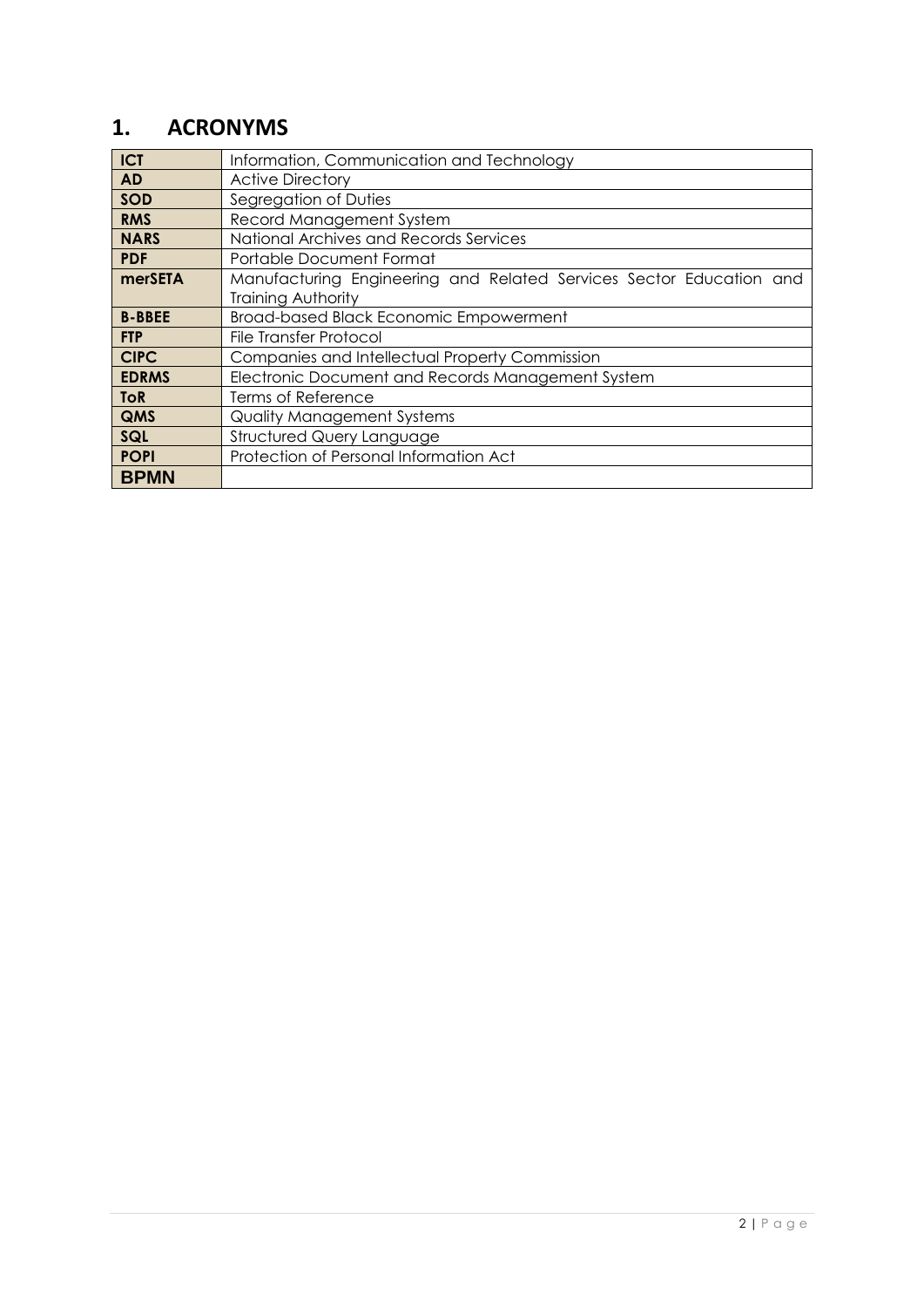### **2. BACKGROUND**

JET Education Services (JET)<sup>1</sup>, in collaboration with the Manufacturing, Engineering and Related Services Sector Education and Training Authority (merSETA)2, have initiated a programme (PSET CLOUD) that seeks to address the development of an integrated national digital ecosystem that is interoperable and can be used for effective skills planning and provisioning.

The purpose of the overall project is to establish an integrated digital ecosystem that will strengthen, integrate, coordinate and improve efficiencies in the governance and management of the post-school education and training (PSET) system. The main objective of the project is to ensure that data sets are interoperable, well synchronized, and used effectively as sources of information for planning and improving efficiency in the PSET system.

A critical aspect of the programme is to ensure that, as the early adopter of this innovative programme, merSETA's digital ecosystem (i.e., its internal systems and ICT infrastructure) can support the free flow and advantageous use of data available to various institutions and organisations involved in the PSET sector. In so doing it will be able to (i) enhance skills planning and provisioning, and (ii) strengthen, integrate, coordinate and improve efficiencies in the governance and management of post-school education and training. As such the merSETA is assisting in the definition of the PSET CLOUD MVP and readying itself for participation on the PSET CLOUD platform.

In light of this desired end goal, and based on a state of readiness, maturity assessments as well as gap analyses of merSETA's technology, people, processes, and information, were conducted with reports and recommendations produced in 2018 (Phase 1); the findings of which serve as the priorities for merSETA's Digital Ecosystem Programme over 2020 and 2024 (Phases  $2 - 4$ ) with a specific focus on:

- Business Process Optimisation
- Information & Records Management
- Data Management
- Knowledge Management
- Enterprise Architecture
- Technology

1

All of the above are underpinned by good governance, optimised business processes, and effective change management.

JET, as the implementing partner in the digital ecosystem component of the PSET CLOUD programme, is assisting the merSETA with resource provisioning, procurement, and management of these services.

<sup>1</sup> JET Education Services (JET) is an independent non-governmental organisation founded in 1992 which works with government, the private sector, international development agencies and education institutions to improve the quality of education and the relationship between education, skills development and the world of work. JET's focus areas in the education sector are: education research and planning; monitoring and evaluation of education and training programmes; school and district improvement; and Technical and Vocational Education and Training (TVET) College improvement and youth livelihoods.

<sup>2</sup> The merSETA is the Manufacturing, Engineering and Related Services Education and Training Authority established to promote the Skills Development Act, (Act 97 of 1998). It facilitates skills development in the following sub sectors: metal, automotive manufacturing, retail motor and component manufacturing, new tyre manufacturing and plastics manufacturing.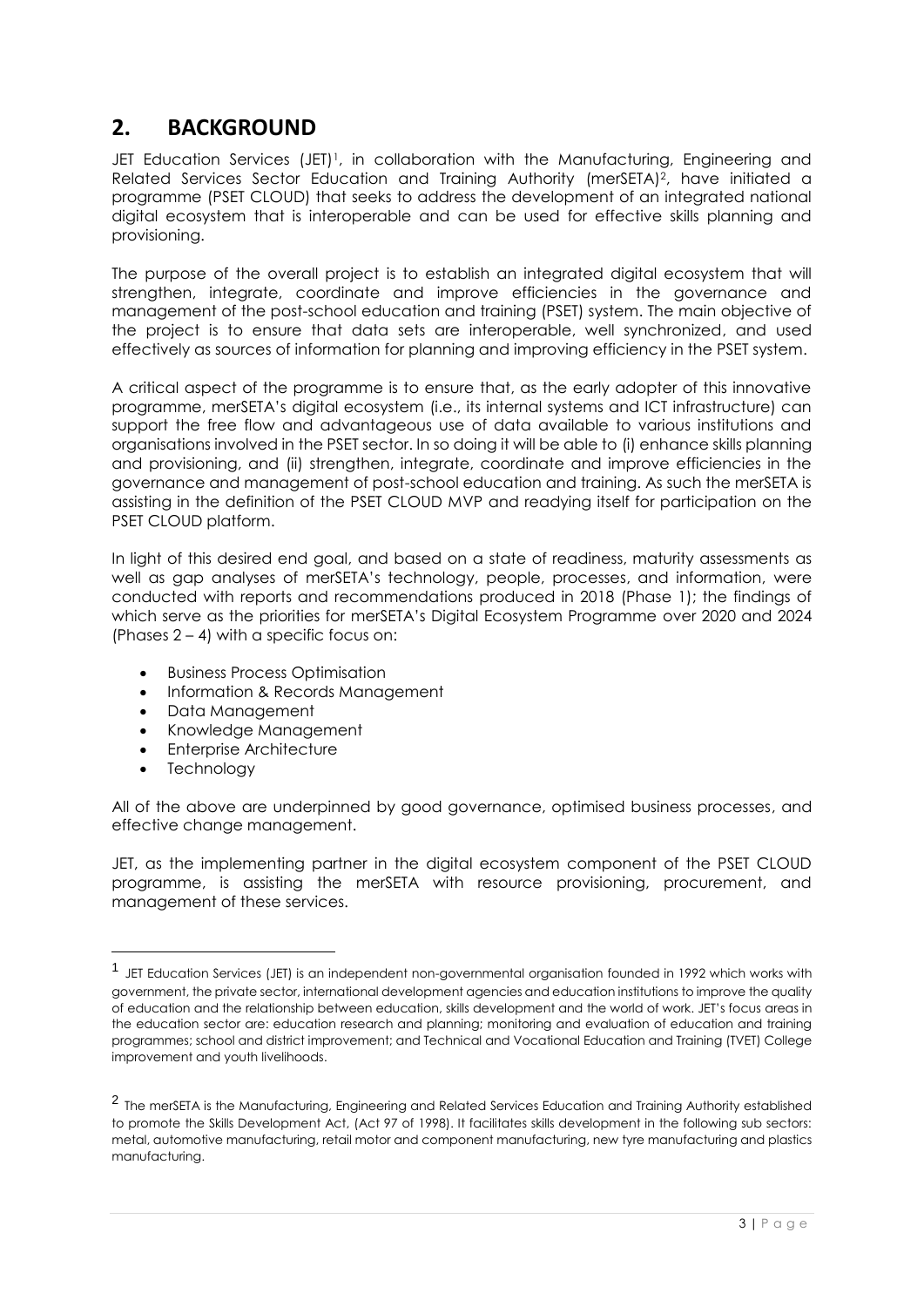This Terms of Reference (ToR) is in relation to the Business Process Optimisation Workstream of the project.

## **3. PURPOSE OF THIS RFP**

To source a service provider to perform Business Process Optimisation, i.e., the redesign of merSETA's core processes to promote efficiency and strengthen the alignment of individual processes with the organisation's overall strategy and goals.

### **4. BUSINESS PROCESS MANAGEMENT AT MERSETA**

To achieve the merSETA mission "to increase access to high quality and relevant skills development and training opportunities to reduce inequalities and unemployment and to promote employability and participation in the economy", the organisation requires access to current relevant information (both internal and external and efficient and effective business processes, and it needs to be pro-active in enabling the use of technology tools to enhance internal and external communication and interaction with its stakeholders, partners, and regulators.

Data, information, and knowledge resources are strategic assets for strengthening strategic planning, strategic decision-making, governance, and operational efficiency, as well as solidifying interaction with external stakeholders and partners. The merSETA identified an Enterprise Content Management (ECM) strategy [now referred to as the merSETA Digital Ecosystem] as critical in harnessing and streamlining all its data, information, and knowledge resources and practices to achieve organisational goals.

#### *Current State*

The merSETA is 9000:2015 certified and has a comprehensive Quality Management System that documents Policies, Procedures, Forms, and Templates for each business unit. However, the organisation is still struggling with stakeholder satisfaction due to long turnaround times that are sometimes beyond the legally prescribed limits.

The organisation has a desire to digitally transform its business processes, including digitization of the value chain involving workflow, document management, filing, and archiving. The list of business functions of the organisation in all its seven offices is as follows:

- Strategy and Research
- Operations
- Corporate Services
- Finance
- Company Secretary and Compliance Officer

The workflow of Business Process Optimisation cuts across the entire value chain. The function of information and records management, which will overlook the system and its processes, resides in the ICT function.

# **5. OBJECTIVE OF THE ASSIGNMENT**

The specific objective of this assignment is to ensure that the business processes are optimised, the quality of processes is improved, internal efficiencies are realised, and stakeholder satisfaction is increased.

# **6. PROJECT/ CONTRACT PERIOD**

It is expected that the merSETA will award the successful service provider a 12-month contract.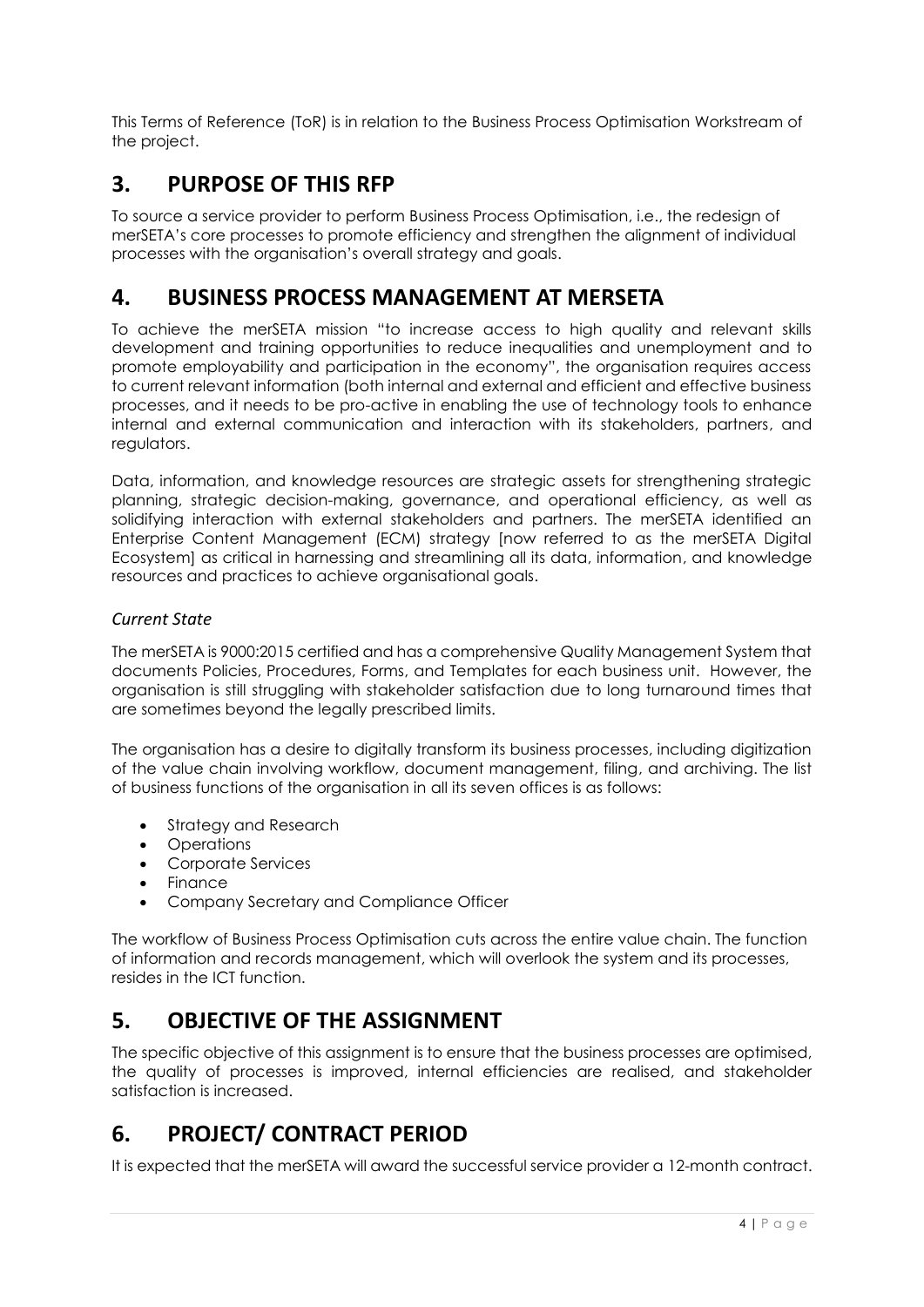# **7. SCOPE OF THE PROJECT**

The successful bidder will be required to utilise the initial work for the identification of processes that we completed in the analysis phase. The focus of this phase is to determine the need for optimisation and optimise the selected processes.

The merSETA identified 25 processes (with sub-processes) that will have to be classified and optimised where required. The table below lays out each process.

| <b>Business Division</b> | Number of Identified<br><b>Business Processes</b> |
|--------------------------|---------------------------------------------------|
| Operations               | 8                                                 |
| Finance                  | 6                                                 |
| Strategy & Research      | 7                                                 |
| <b>Company Secretary</b> |                                                   |
| Corporate Services       | 3                                                 |
| Total                    | 25                                                |

The organisation requires the following:

- 7.1. merSETA specific business process standards based on best practice, open standards, and methodologies.
- 7.2. Business process design/re-design using relevant methodologies/approaches to elicit business process requirements.
- 7.3. Documentation and presentation of new business process designs that are relevant to business divisions and units.
- 7.4. Educating business units and users responsible for managing and operating business processes.
- 7.5. Establishment of metrics for monitoring and measuring the impact/effectiveness of business process design/re-design.

### **8. TECHNICAL REQUIREMENTS**

- 8.1. **Certifications:** The service provider shall provide evidence that they comply with global standards. The key resources must hold qualifications or certifications that are globally recognised in:
	- 8.1.1 Project Management, e.g. Prince 2
	- 8.1.2 Business Process Modelling and Analysis, e.g. BPMN Certification
	- 8.1.3 Recognized Business Analysis Certification, e.g. Certified Business Analysis Professional
	- 8.1.4 An ISO 0244:2010 certification would be advantageous.

### **9. DELIVERABLES/OUTPUT**

The following outputs/deliverables will be expected for the duration of the project contract period:

- 9.1. Inception report detailing the programme of work to be assessed and implemented against this ToR.
- 9.2. A Project Charter with a detailed project plan developed indicating all the timeframes for deliverables.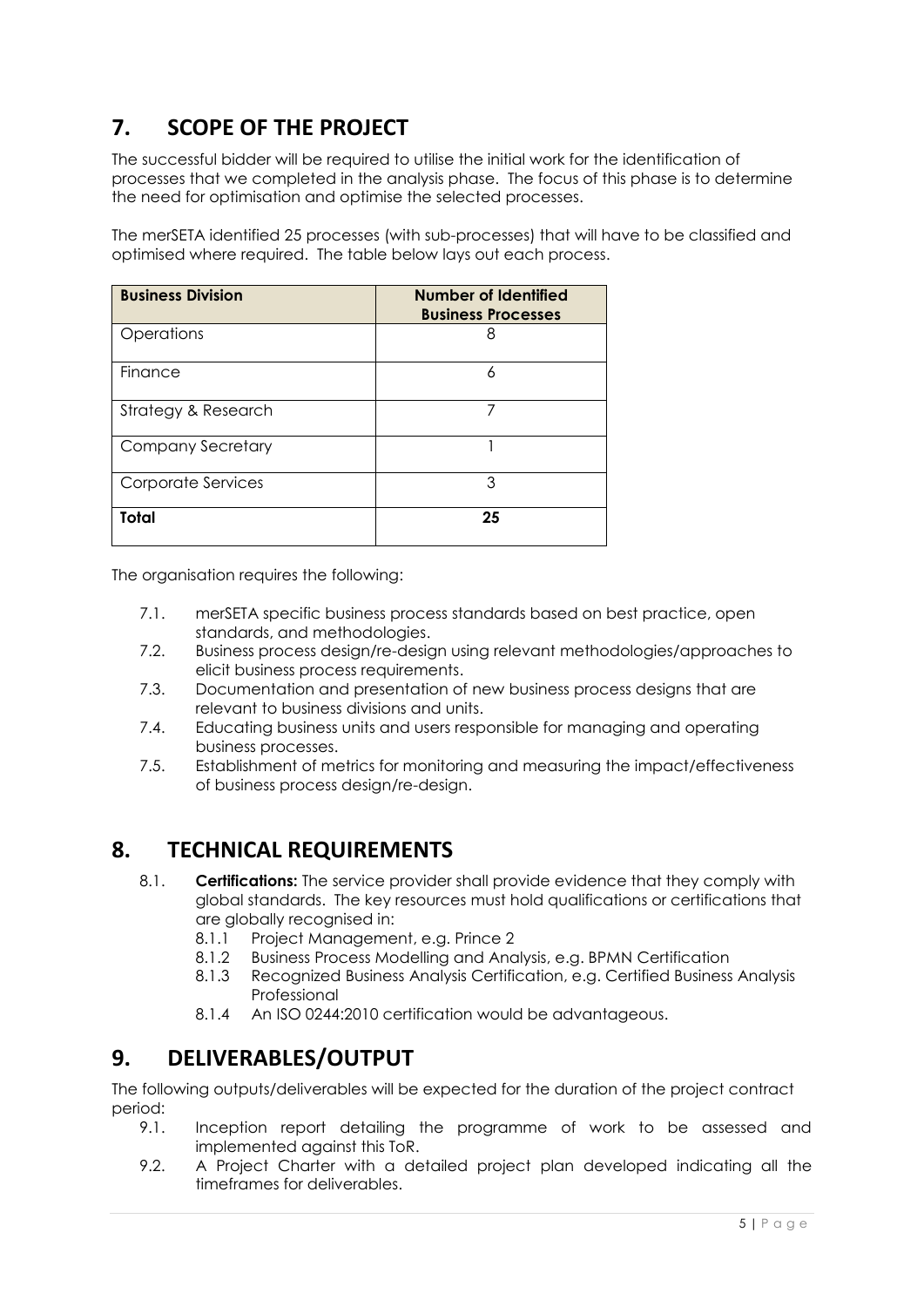- 9.3. A Business Process Management framework to guide BPO capability.
- 9.4. Gap Analysis Report detailing gaps in the current state of processes versus the desired future state
- 9.5. Business Process design/redesign guided by the framework developed and identified gaps to be addressed.
- 9.6. Management and staff that are trained in business process management responsibilities and the use of digital tools for business process management.

#### **10. SUBMISSION REQUIREMENTS**

- 10.2. Bidder must have three (3) years of experience in leading and providing business process design/ re-design. Failure to meet this requirement will result in disqualification.
- 10.3. A technical proposal per scope outlined in this ToR, which clearly outlines how this assignment will be carried out. This includes a high-level project plan clearly indicating milestones and project duration, the overall resources needed (such as hardware, software, facilities, materials, and personnel), any site-specific implementation requirements, transfer of skills, project close-out, and reporting.
- 10.4. Any additional service offering relevant to the scope of work.
- 10.5. An organogram of the project structure that clearly positions the various members of the proposed team and project lead. The following should be provided:
	- Detailed CVs of the team leader and members
	- Evidence that the proposed team are certified current members of the relevant professional bodies and have the relevant experience and qualifications issued by professional bodies.
- 10.6. A company profile that includes:
	- A detailed list of completed contracts/projects with references for similar work undertaken. The list of references must highlight the name of the company, description of the contract, date of the contract, contact persons, and contact details.
	- Three (3) written, signed, and verifiable letters of reference not older than 3 years where work and or services of similar nature were undertaken. NOTE: JET/MERSETA reserves the right to contact any number of the references provided by the bidder.
- 10.7. Proof of registration on the Central Supplier Database hosted by the National **Treasury**
- 10.8. Valid Tax Clearance Certificate
- 10.9. A certified copy of a valid B-BBEE certificate or affidavit
- 10.10. Audited Financial Statements for the previous 3 years.
- 10.11. Bidders to indicate if there will be any subcontracting and clearly indicate what work is to be subcontracted and what percentage (%) of the budget will be subcontracted.
- 10.12. In instances of a joint venture /consortium, the Joint Venture Certificate must be submitted

#### **NOTE: Failure to comply with submission requirements disqualifies the submission.**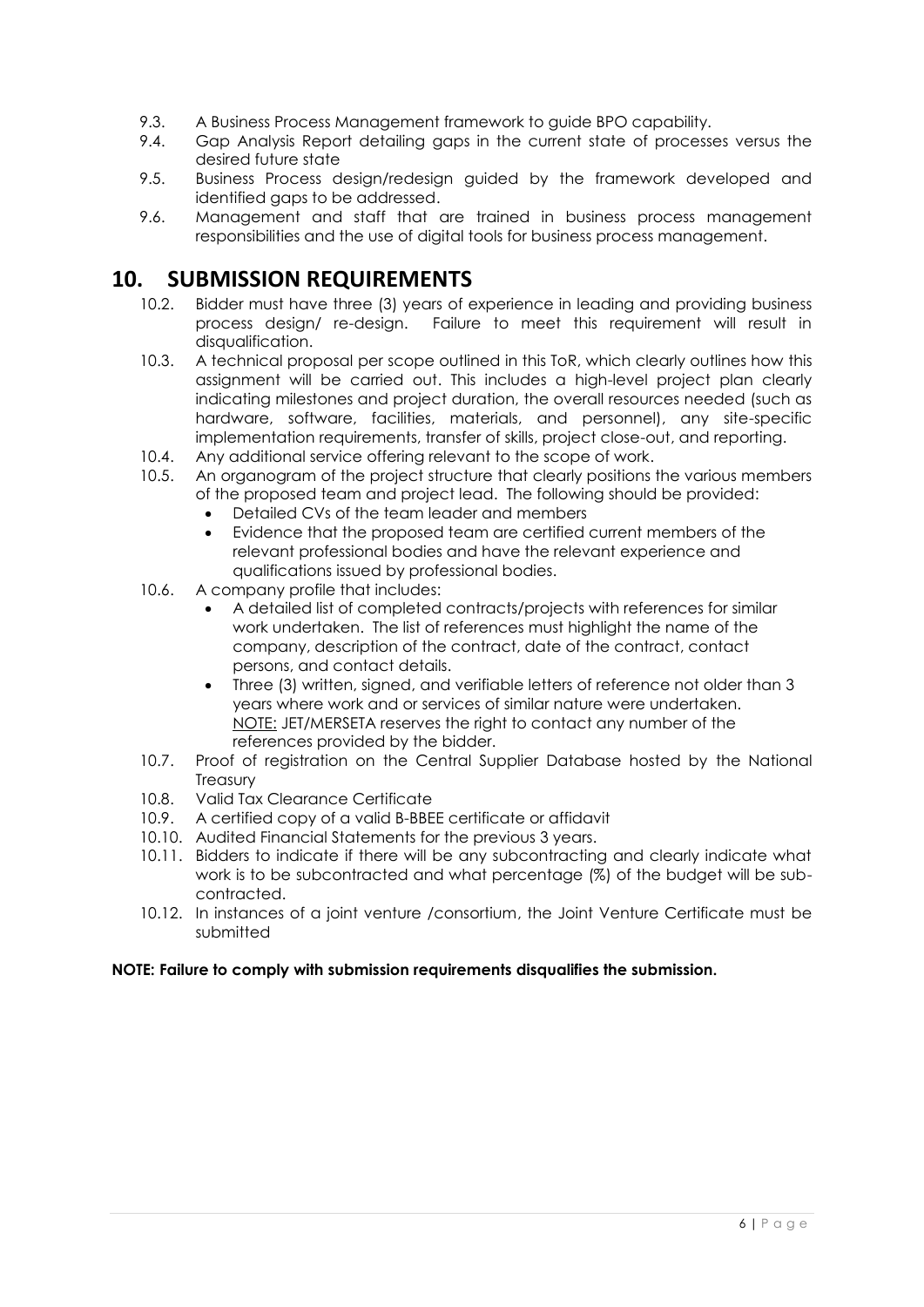# **11. EVALUATION CRITERIA**

#### **11.1. Stage 1: Compliance with minimum requirements**

All bidders will be examined to determine compliance with the request for proposal requirements and conditions as stated in section 10. Non-compliant bidders will be eliminated for further evaluation.

#### **11.2. Stage 2: Evaluation of functionality**

The evaluation will be conducted by an evaluation panel that will evaluate all proposals independently in terms of the evaluation criteria for functionality which will be made up of 80 points as follows.

| Functionality                                                                                                 | <b>Max Points</b> |  |
|---------------------------------------------------------------------------------------------------------------|-------------------|--|
| 1. Company years of experience in the provision of Business Process Optimisation<br>services and track record | 20                |  |
| Service Provider Experience in doing similar jobs: 5                                                          |                   |  |
| 8 yrs. and above $= 5$<br>$\bullet$                                                                           |                   |  |
| $5 - 7$ yrs. = 3<br>$\bullet$                                                                                 |                   |  |
| $3 - 4$ yrs. = 1                                                                                              |                   |  |
| Contactable references backed by relevant Reference Letters: 15                                               |                   |  |
| Three $(3)$ reference = 15<br>$\bullet$<br>Two $(2)$ reference = 10<br>٠                                      |                   |  |
| Two $(1)$ reference = 5                                                                                       |                   |  |
| Methodology / Approach<br>2.                                                                                  |                   |  |
| Understanding of the Terms of Reference: 5                                                                    |                   |  |
| Overall Quality of the Methodology/Approach to accomplish the tasks in<br>$\bullet$                           |                   |  |
| accordance with this ToR: 20                                                                                  |                   |  |
| <b>Team Composition</b><br>3.                                                                                 |                   |  |
| A diverse team with of Blacks, Females, and Youth                                                             |                   |  |
| Minimum of one each of Blacks, Females and Youth = 15                                                         |                   |  |
| Partially diverse team two of either Blacks, Females or Youth = 10<br>$\bullet$                               |                   |  |
| Partially diverse team one of either Blacks, Females or Youth = 5<br>$\bullet$                                |                   |  |
| Team members experience<br>4.                                                                                 | 45                |  |
| An organogram and CV showing Qualifications of Project Director/Team Lead in                                  |                   |  |
| <b>Business Process Analysis Certification/qualification: 15</b>                                              |                   |  |
| $+8$ yrs = 15<br>$\bullet$                                                                                    |                   |  |
| • $5 - 7yrs = 10$                                                                                             |                   |  |
| $3 - 4$ yrs. = 5<br>$\bullet$                                                                                 |                   |  |
| 2 yrs. and below - 2                                                                                          |                   |  |
| An organogram and CV showing Qualifications of Project Manager Consulting                                     |                   |  |
| Experience: 15<br>$+8$ yrs. = 15<br>$\bullet$                                                                 |                   |  |
| • $5 - 7$ yrs. = 10                                                                                           |                   |  |
| • $3 - 4$ yrs. = 5                                                                                            |                   |  |
| 2 yrs. and below = $2$                                                                                        |                   |  |
| An organogram and CV showing Qualifications of Business Analysis Lead Consulting                              |                   |  |
| Experience: 15                                                                                                |                   |  |
| $+8$ yrs. = 15                                                                                                |                   |  |
| $5 - 7$ yrs. plus = 10                                                                                        |                   |  |
| $3 - 4$ yrs. = 5<br>$\bullet$                                                                                 |                   |  |
| 2 yrs. and below = $2$                                                                                        |                   |  |
| <b>TOTAL FOR FUNCTIONALITY</b>                                                                                |                   |  |